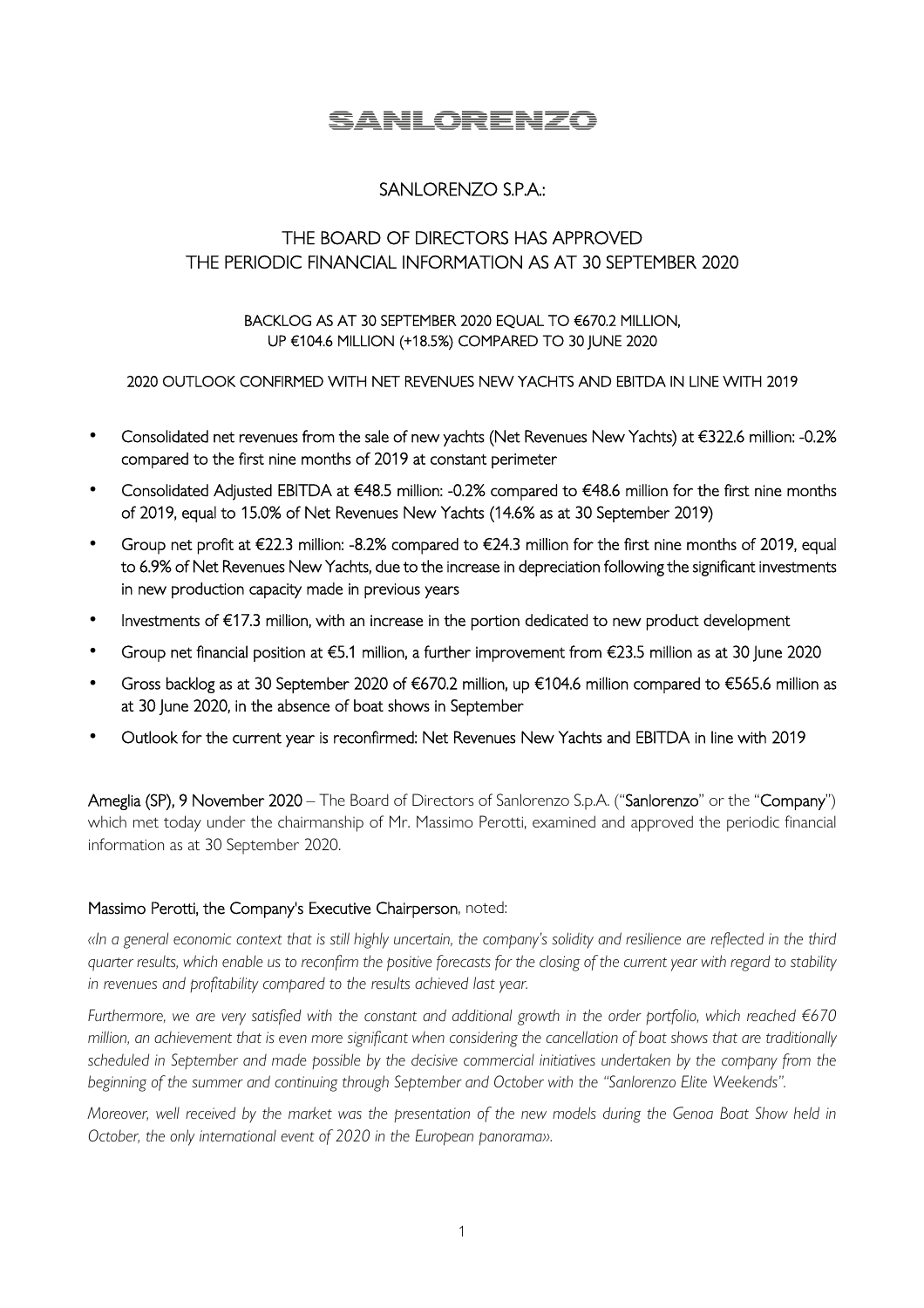### ANALYSIS OF CONSOLIDATED NET REVENUES NEW YACHTS

Net Revenues New Yachts<sup>1</sup> for the nine months ended as at 30 September 2020 amounted to €322.6 million, representing a decrease of 3.3% compared to €333.5 million as at 30 September 2019, due to the restrictive measures imposed by governments to limit the spread of COVID-19. With the same scope of consolidation $^2$  and excluding the provision of services<sup>3</sup>, the decline in Net Revenues New Yachts came to 0.2%.

#### *Net Revenues New Yachts by division*

| (E'000)                  | Nine months ending as at 30 September |                          |         | Change     |          |                              |
|--------------------------|---------------------------------------|--------------------------|---------|------------|----------|------------------------------|
|                          | 2020                                  | % of total               | 2019    | % of total |          | 2020 vs. 2019 2020 vs. 2019% |
| Yacht Division           | 202.577                               | 62.8%                    | 208.445 | 62.5%      | (5,868)  | $-2.8%$                      |
| Superyacht Division      | 99.825                                | 30.9%                    | 105.963 | 31.8%      | (6, 138) | $-5.8\%$                     |
| <b>Bluegame Division</b> | 20.221                                | 6.3%                     | 11.459  | 3.4%       | 8.762    | $+76.5%$                     |
| Other <sup>4</sup>       | $\overline{\phantom{0}}$              | $\overline{\phantom{0}}$ | 7.670   | 2.3%       | (7,670)  | $-100.0\%$                   |
| Net Revenues New Yachts  | 322.623                               | 100.0%                   | 333.537 | 100.0%     | (10,914) | $-3.3%$                      |

#### *Net Revenues New Yachts by geographical area*

| (E'000)                 | Nine months ending as at 30 September |            |         | Change     |          |                              |
|-------------------------|---------------------------------------|------------|---------|------------|----------|------------------------------|
|                         | 2020                                  | % of total | 2019    | % of total |          | 2020 vs. 2019 2020 vs. 2019% |
| Europe                  | 186.141                               | 57.8%      | 204.743 | 61.4%      | (18,602) | $-9.1%$                      |
| <b>APAC</b>             | 60.114                                | 18.6%      | 49.166  | 14.7%      | 10.948   | $+22.3%$                     |
| Americas                | 46.538                                | 14.4%      | 46.369  | 13.9%      | 169      | $+0.4%$                      |
| Middle East and Africa  | 29.830                                | 9.2%       | 33.259  | 10.0%      | (3.429)  | $-10.3%$                     |
| Net Revenues New Yachts | 322.623                               | 100.0%     | 333.537 | 100.0%     | (10,914) | $-3.3%$                      |

### ANALYSIS OF CONSOLIDATED OPERATING RESULTS AND NET PROFIT

**Adjusted EBITDA**<sup>5</sup> for the first nine months of 2020 was **€48.5 million**, essentially stable compared to the figure for the same period in 2019, posting an increase as a percentage of Net Revenues New Yachts to 15.0%, compared to 14.6% for the comparable period of 2019. The increase in operating margin is linked to the progressive increase in prices of new orders thanks to the improved commercial positioning of the Company and the efficiencies generated by the implementation of new production capacity.

EBITDA<sup>6</sup>, including non-recurring components linked to the portion of non-monetary costs for the 2020 Stock Option Plan attributable to the period and expenses incurred for COVID-19, amounts to €47.4 million, with an incidence of 14.7% on Net Revenues New Yachts, in line with the same period of the prior year.

EBIT amounted to €33.1 million, down by 12.1% compared to €37.7 million in the first nine months of 2019, with an incidence of 10.3% on Net Revenues New Yachts, mainly due to the increase in depreciation/amortisation following the full implementation of the investments in new production capacity made in previous years.

Group net profit for the first nine months of 2020 was  $\epsilon$ 22.3 million, a decline of 8.2% compared to  $\epsilon$ 24.3 million as at 30 September 2019. Expressed as a percentage of Net Revenues New Yachts, the figure passed from 7.3% as at 30 September 2019 to 6.9% as at 30 September 2020.

<sup>&</sup>lt;sup>1</sup>Net Revenues New Yachts are calculated as the algebraic sum of revenues from contracts with customers relating to new yachts net of relative fees. According to the IFRS, the sale price of the new yachts and, therefore, also the calculation of the associated revenues includes the difference between the value attributed contractually to the pre-owned boats subject to exchange and their relative fair value

<sup>&</sup>lt;sup>2</sup> Excluding Net Revenues New Yachts generated by GP Yachts S.r.l., the equity investment in which was sold by the Company in July 2019.

 $3$  In 2020, the Group no longer includes revenues from maintenance and other services in Net Revenues New Yachts, recognising them in a separate item in order to monitor the performance in more detail. Revenue from maintenance and other services amounted to €2.5 million as at 30 September 2019.

<sup>4</sup> Including Net Revenues New Yachts realised by GP Yachts S.r.l., the equity investment in which was sold by the Company in July 2019.

<sup>5</sup>Adjusted EBITDA is calculated by adding amortisation/depreciation to the operating profit/loss (EBIT), adjusted for non-recurring items.

 $^6$ EBITDA is calculated by adding amortisation/depreciation expenses to operating profit/loss.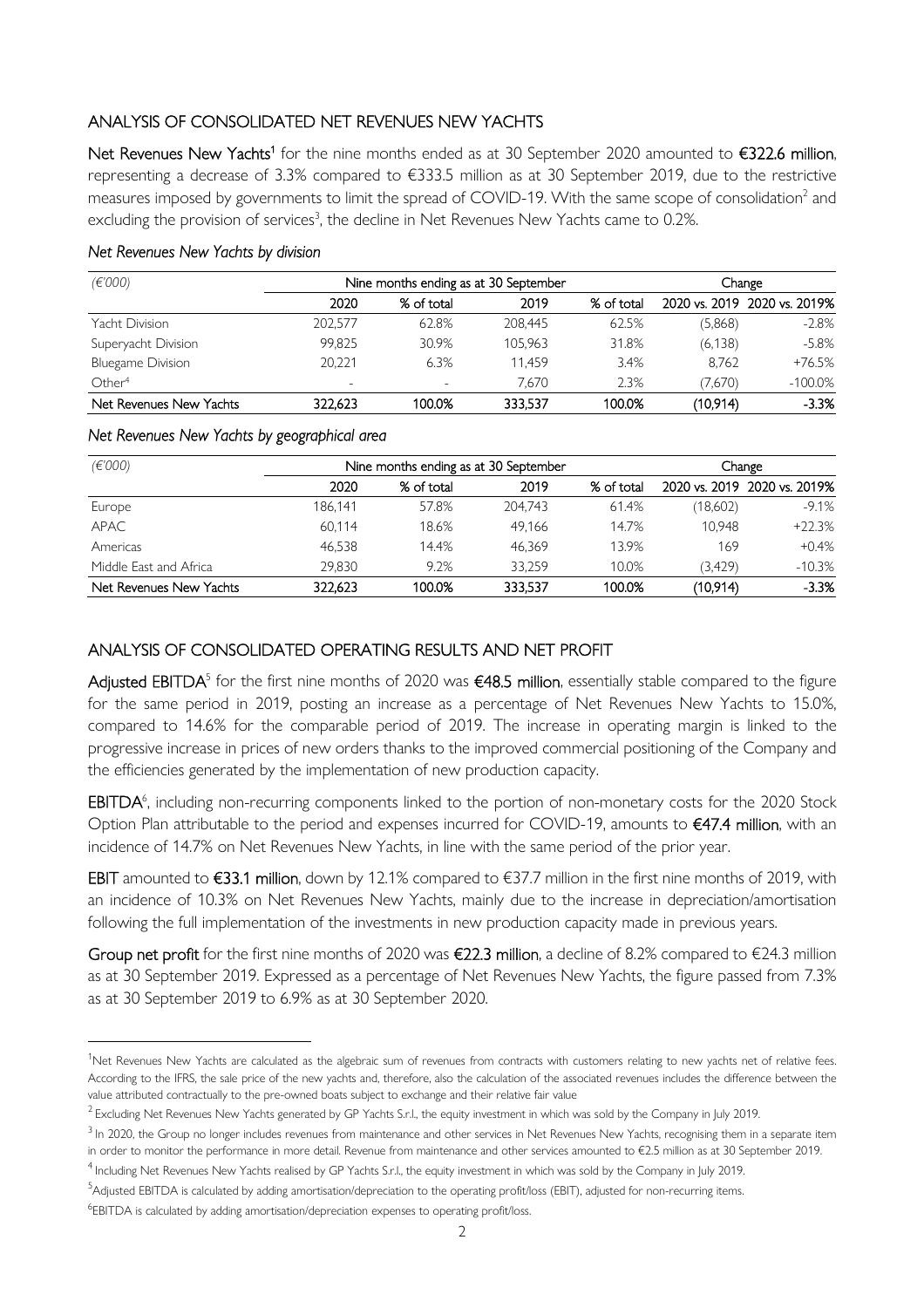### ANALYSIS OF CONSOLIDATED BALANCE SHEET AND INCOME STATEMENT

Net working capital as at 30 September 2020 was positive for €27.6 million compared to €11.5 million as at 31 December 2019 and €31.3 million at 30 June 2020.

Net financial position as at 30 September 2020 amounted to €5.1 million, compared to €9.1 million as at 31 December 2019 and €23.5 million at 30 June 2020. The reduction in net financial position compared to the figure at 30 June 2020 amounted to €18.4 million.

Cash and cash equivalents as at 30 September 2020 were €100.9 million, up €40.7 million compared to 31 December 2019 and €20.2 million compared to 30 June 2020.

The performance of net working capital and net financial position in the third quarter was affected by the trends relating to sector seasonality, entailing the concentration of yacht deliveries in the summer months and the subsequent increase in production activities on orders for the following seasons.

In addition, as at 30 September 2020, the Group had bank credit facilities to cover its liquidity requirements equal to  $\epsilon$ 121.8 million<sup>7</sup>, of which  $\epsilon$ 117.5 million available.

Investments during the first nine months of 2020 amounted to €17.3 million compared to €27.6 million for the same period in 2019 with the same scope of consolidation<sup>8</sup>, of which  $\epsilon$ 9.3 million were linked to product development and €4.6 million to the programme to increase production capacity.

## BACKLOG

The **backlog**<sup>9</sup> as 30 September 2020 amounted to **€670.2 million** (€347.6 million net of production increases recorded as revenue during the period), up €104.6 million compared to the figure as at 30 June 2020, equal to €565.6 million, in the absence of boat shows traditionally scheduled in September and thanks to the marketing and commercial initiatives undertaken by the Company through the "Sanlorenzo Elite Weekends" held beginning in the second half of September.

## BUSINESS OUTLOOK

The actions that were swiftly implemented beginning in March to manage the effects of the COVID-19 pandemic have enabled the Company to limit the impact on results for the current year, also due to the operations of the sites in August and the commercial initiatives in September and October. This, along with the current order portfolio, makes it possible to confirm once again the estimates of stability in Net Revenues New Yachts and EBITDA for 2020 compared to the figure for  $2019^{10}$ .

Moreover, investments referring to the development of new products, innovation and sustainability are confirmed, while additional initiatives not deemed priorities or necessary at this time have been postponed.

<sup>7</sup>Not including credit lines for reverse factoring and confirming.

<sup>&</sup>lt;sup>8</sup>Excluding €16.8 million relating to Polo Nautico Viareggio S.r.l., which was subsequently excluded from the scope of consolidation.

<sup>&</sup>lt;sup>9</sup>Backlog is calculated as the sum of the value of all orders and sales contracts signed with customers or brand representatives relating to yachts for delivery or delivered in the current financial year or for delivery in subsequent financial years. For each year, the value of the orders and contracts included in the backlog refers to the relative share of the residual value from 1 January of the year in question until the delivery date. The backlog relating to yachts delivered during the year is conventionally cleared on 31 December.

<sup>10</sup>Assuming there are no material impacts from additional restrictions associated with the COVID-19 epidemic.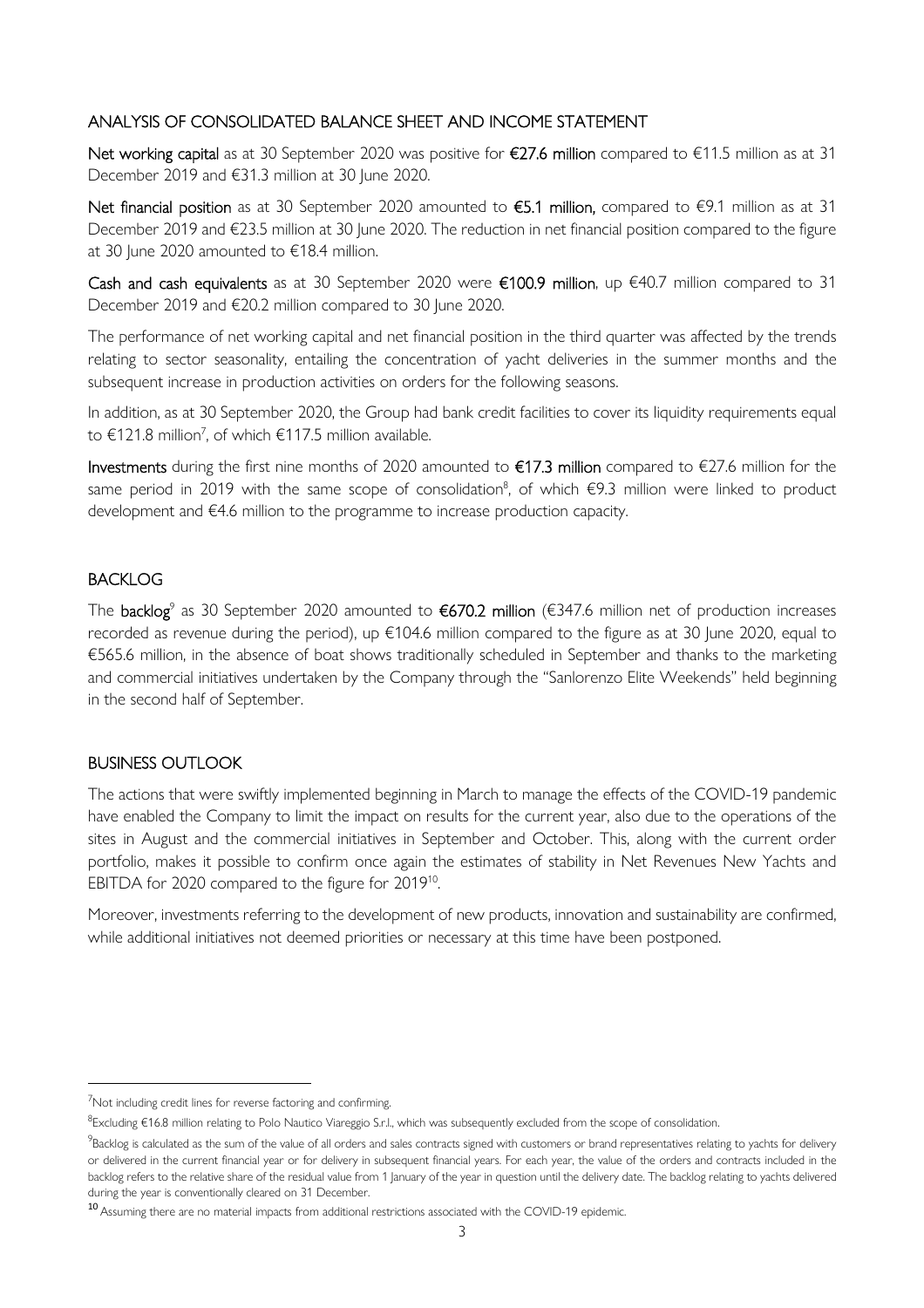\* \* \*

The manager responsible for preparing the corporate accounts, Attilio Bruzzese, pursuant to article 154-bis, paragraph 2, of Italian Legislative Decree no. 58 of 1998 ("Consolidated Finance Law - TUF") states that the information in this communication correspond to the records, ledgers and accounting entries.

This document includes forward-looking statements relating to future events and operational, economic and financial results of Sanlorenzo Group. These forecasts, by their nature, contain an element of risk and uncertainty, as they depend on the occurrence of future events and developments.

This document makes use of some alternative performance indicators. The represented indicators are not identified as accounting measurements in the context of IFRS standards and, therefore, must not be viewed as alternative measurements to those included in the financial statements. The management team believes that these indicators are a significant parameter for the assessment of the Group's economic and financial performance. The reclassified accounting schedules in this document have not been audited by the independent auditors.

The Periodic Financial Information as at 30 September 2020 is not subject to audit.

\* \* \*

#### Sanlorenzo S.p.A.

Sanlorenzo is a worldwide leader in terms of number of yachts over 30 metres long. It is the only player in luxury boats to compete in different sectors with a single brand, producing yachts and superyachts tailored to every boat owner, characterised by a distinctive and timeless design.

Sanlorenzo's production is broken down into three divisions:

- Yacht Division composite yachts between 24 and 38 metres long;
- Superyacht Division superyachts in aluminium and steel between 40 and 68 metres long;
- Bluegame Division sport utility yachts between 13 and 22 metres long;

Sanlorenzo's production is divided between four production sites located in La Spezia, Ameglia (SP), Viareggio (LU) and Massa. The sites are strategically located near to each other, thus allowing significant operational efficiencies.

The Group employs around 500 people and cooperates with a network of 1,500 qualified craft enterprises. It can rely on an international distribution network and a widespread service network for customers all over the world.

In 2019, net revenues from the sale of new yachts amounted to around €456 million, adjusted EBITDA of €66 million and a Group net profit of €27 million.

#### www.sanlorenzoyacht.com

\* \* \*

#### Investor Relations

Attilio Bruzzese Silvia Guidi Tel. +39 0187 6181 investor.relations@sanlorenzoyacht.com Weber Shandwick | Advisory Giorgio Catalano Mob. +39 334 696 9275 Mail gcatalano@advisorywebershandwick.it Francesca Visioni Mob. +39 342 973 7950 Mail fvisioni@advisorywebershandwick.it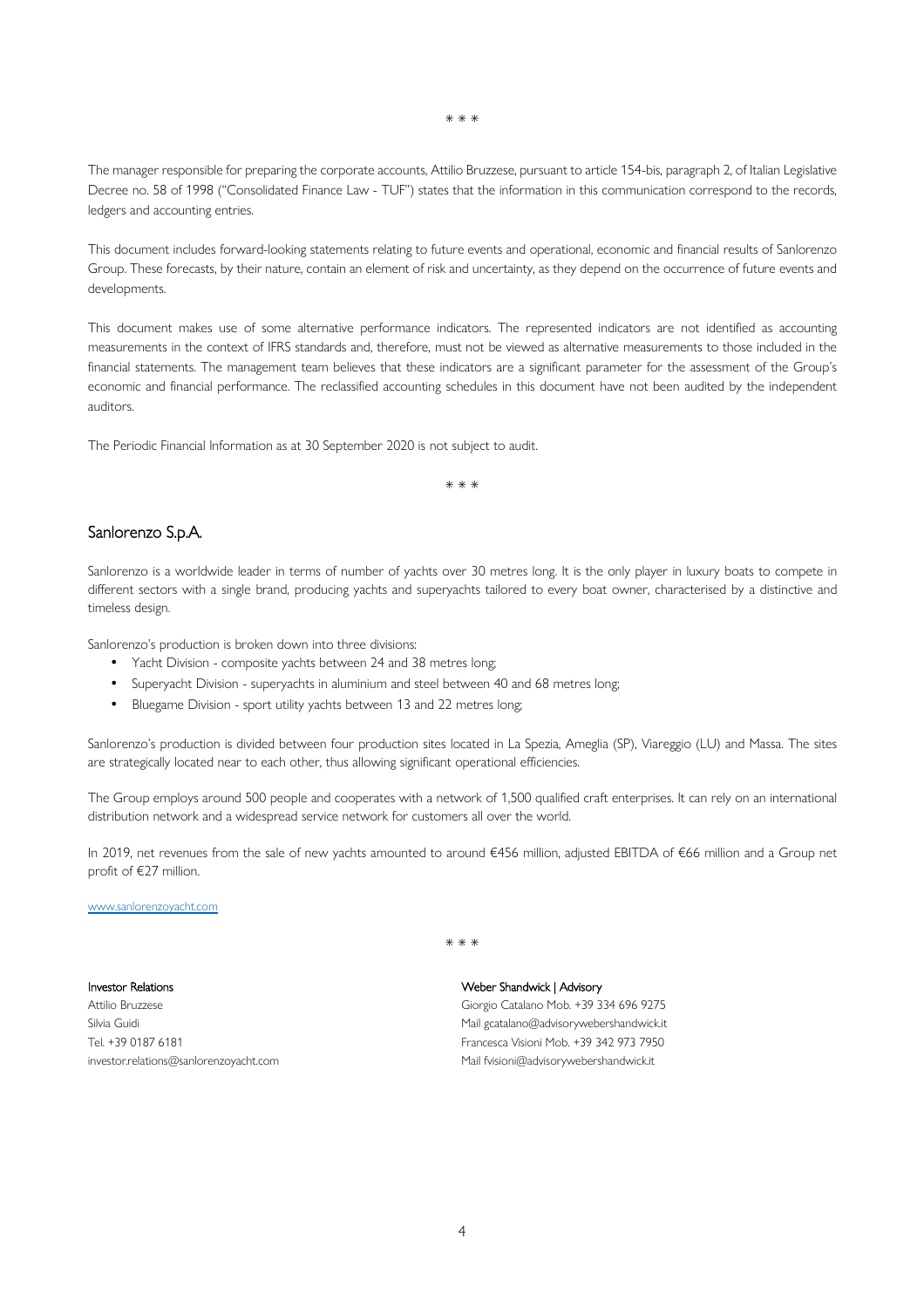# SANLORENZO GROUP

# RECLASSIFIED INCOME STATEMENT AS AT 30 SEPTEMBER 2020

| (E'000)                                                                    |            | Nine months ending as at 30 September | Change     |                                          |          |                              |
|----------------------------------------------------------------------------|------------|---------------------------------------|------------|------------------------------------------|----------|------------------------------|
|                                                                            | 2020       | % Net Revenues<br>New Yachts          |            | 2019 % Net Revenues<br><b>New Yachts</b> |          | 2020 vs. 2019 2020 vs. 2019% |
| Net Revenues New Yachts                                                    | 322,623    | 100.0%                                | 333,537    | 100.0%                                   | (10,914) | $-3.3%$                      |
| Net revenues from pre-owned                                                |            |                                       |            |                                          |          |                              |
| boats, maintenance and other<br>services                                   | 42.728     | 13.2%                                 | 19,619     | 5.9%                                     | 23,109   | +117.8%                      |
| Other income                                                               | 2,632      | 0.8%                                  | 731        | 0.2%                                     | 1,901    | $+260.1%$                    |
| Operating costs                                                            | (319, 462) | $(99.0\%)$                            | (305, 247) | (91.5%)                                  | (14,215) | $+4.7%$                      |
| <b>Adjusted EBITDA</b>                                                     | 48,521     | 15.0%                                 | 48,640     | 14.6%                                    | (119)    | $-0.2%$                      |
| Non-recurring costs                                                        | (1,098)    | (0.3%)                                |            |                                          | (1,098)  |                              |
| <b>EBITDA</b>                                                              | 47,423     | 14.7%                                 | 48,640     | 14.6%                                    | (1,217)  | $-2.5%$                      |
| Depreciation and amortisation                                              | (14, 314)  | (4.4% )                               | (10,985)   | (3.3%)                                   | (3,329)  | $+30.3%$                     |
| <b>EBIT</b>                                                                | 33,109     | 10.3%                                 | 37,655     | 11.3%                                    | (4,546)  | $-12.1%$                     |
| Net financial expense                                                      | (1,578)    | (0.5%)                                | (2,932)    | $(0.9\%)$                                | 1,354    | $-46.2%$                     |
| Adjustments to financial assets                                            | 33         | 0.0%                                  | (291)      | $(0.1\%)$                                | 324      | $-111.3%$                    |
| Pre-tax profit                                                             | 31,564     | 9.8%                                  | 34,432     | 10.3%                                    | (2,868)  | $-8.3%$                      |
| Income taxes                                                               | (9, 435)   | (2.9%)                                | (10, 100)  | (3.0%)                                   | 665      | $-6.6%$                      |
| Net profit                                                                 | 22,129     | 6.9%                                  | 24,332     | 7.3%                                     | (2,203)  | $-9.1%$                      |
| Net profit/loss attributable to<br>non-controlling interests <sup>11</sup> | 197        | 0.1%                                  | (17)       | $(0.0\%)$                                | 214      | $-1,258.8%$                  |
| Group net profit                                                           | 22,326     | 6.9%                                  | 24,315     | 7.3%                                     | (1,989)  | $-8.2%$                      |

<sup>11</sup> (Profit)/loss.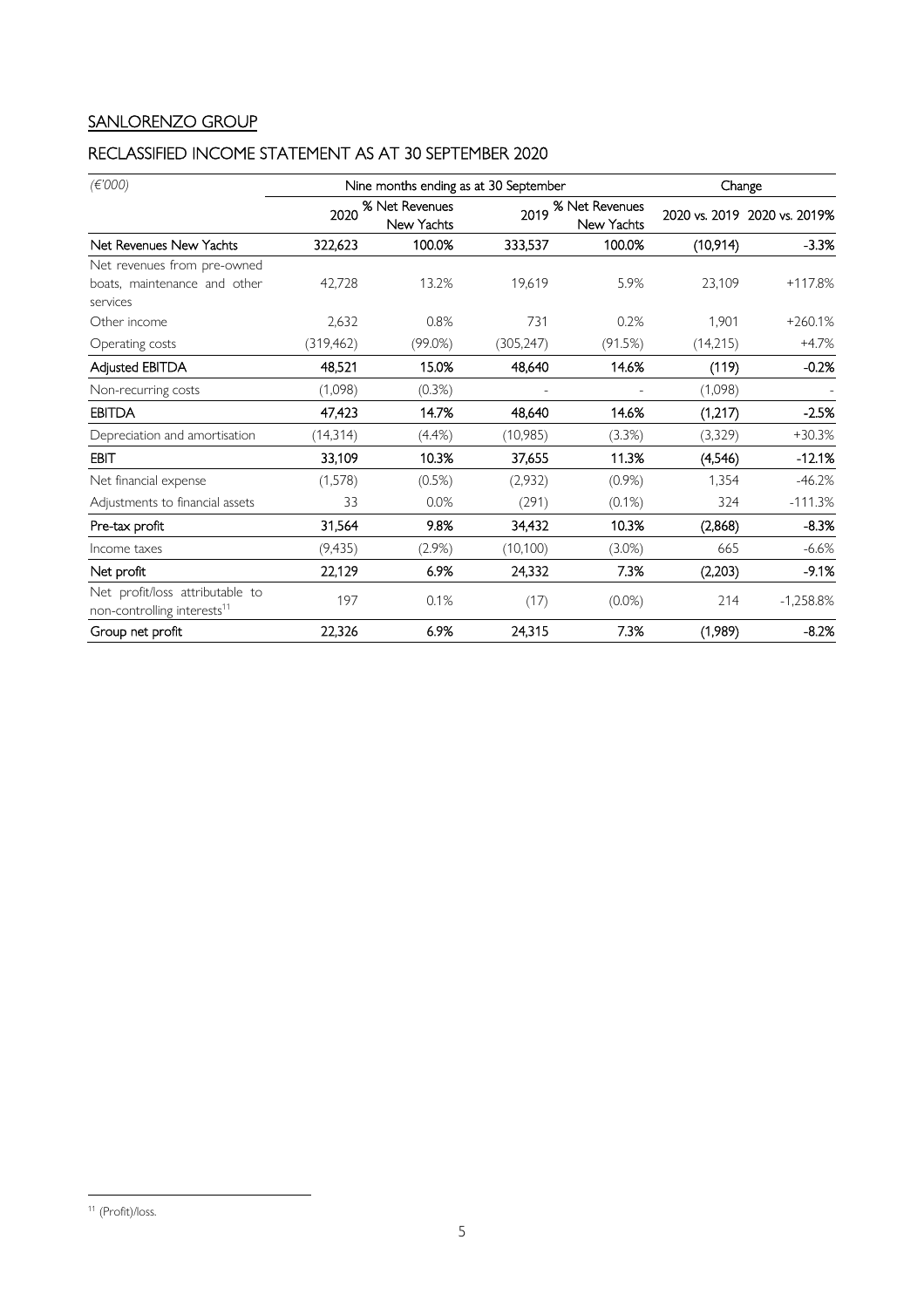## SANLORENZO GROUP

## RECLASSIFIED STATEMENT OF FINANCIAL POSITION AS AT 30 SEPTEMBER 2020

| (E'000)                                         | 30 September | 31 December | Change        |                |
|-------------------------------------------------|--------------|-------------|---------------|----------------|
|                                                 | 2020         | 2019        | 2020 vs. 2019 | 2020 vs. 2019% |
| <b>USES</b>                                     |              |             |               |                |
| Goodwill                                        | 8,667        | 8,667       |               |                |
| Intangible assets with a finite useful life     | 34,898       | 35,404      | (506)         | $-1.4%$        |
| Property, plant and equipment                   | 106,100      | 102,598     | 3,502         | $+3.4%$        |
| Equity investments and other non-current assets | 409          | 379         | 30            | $+7.9%$        |
| Net deferred tax assets                         | 2,723        | 3,008       | (285)         | $-9.5%$        |
| Non-current employee benefits                   | (908)        | (796)       | (112)         | $+14.1%$       |
| Non-current provisions for risks and charges    | (982)        | (913)       | (69)          | $+7.6%$        |
| Net fixed capital                               | 150,907      | 148,347     | 2,560         | $+1.7%$        |
| Inventories                                     | 93,151       | 62,311      | 30,840        | +49.5%         |
| Trade receivables                               | 16,193       | 20,269      | (4,076)       | $-20.1%$       |
| Contract assets                                 | 104,018      | 87,889      | 16,129        | $+18.4%$       |
| Trade payables                                  | (124, 449)   | (152, 189)  | 27,740        | $-18.2%$       |
| Contract liabilities                            | (59, 570)    | (19, 442)   | (40, 128)     | $+206.4%$      |
| Other current assets                            | 32,268       | 46,007      | (13,739)      | $-29.9%$       |
| Current provisions for risks and charges        | (8, 438)     | (9, 299)    | 861           | $-9.3%$        |
| Other current liabilities                       | (25, 584)    | (23,999)    | (1, 585)      | $+6.6%$        |
| Net working capital                             | 27,589       | 11,547      | 16,042        | +138.9%        |
| Net invested capital                            | 178,496      | 159,894     | 18,602        | $+11.6%$       |
| <b>SOURCES</b>                                  |              |             |               |                |
| Net financial position                          | 5,088        | 9,063       | (3,975)       | $-43.9%$       |
| Equity                                          | 173,408      | 150,831     | 22,577        | $+15.0%$       |
| <b>Total sources</b>                            | 178,496      | 159,894     | 18,602        | $+11.6%$       |